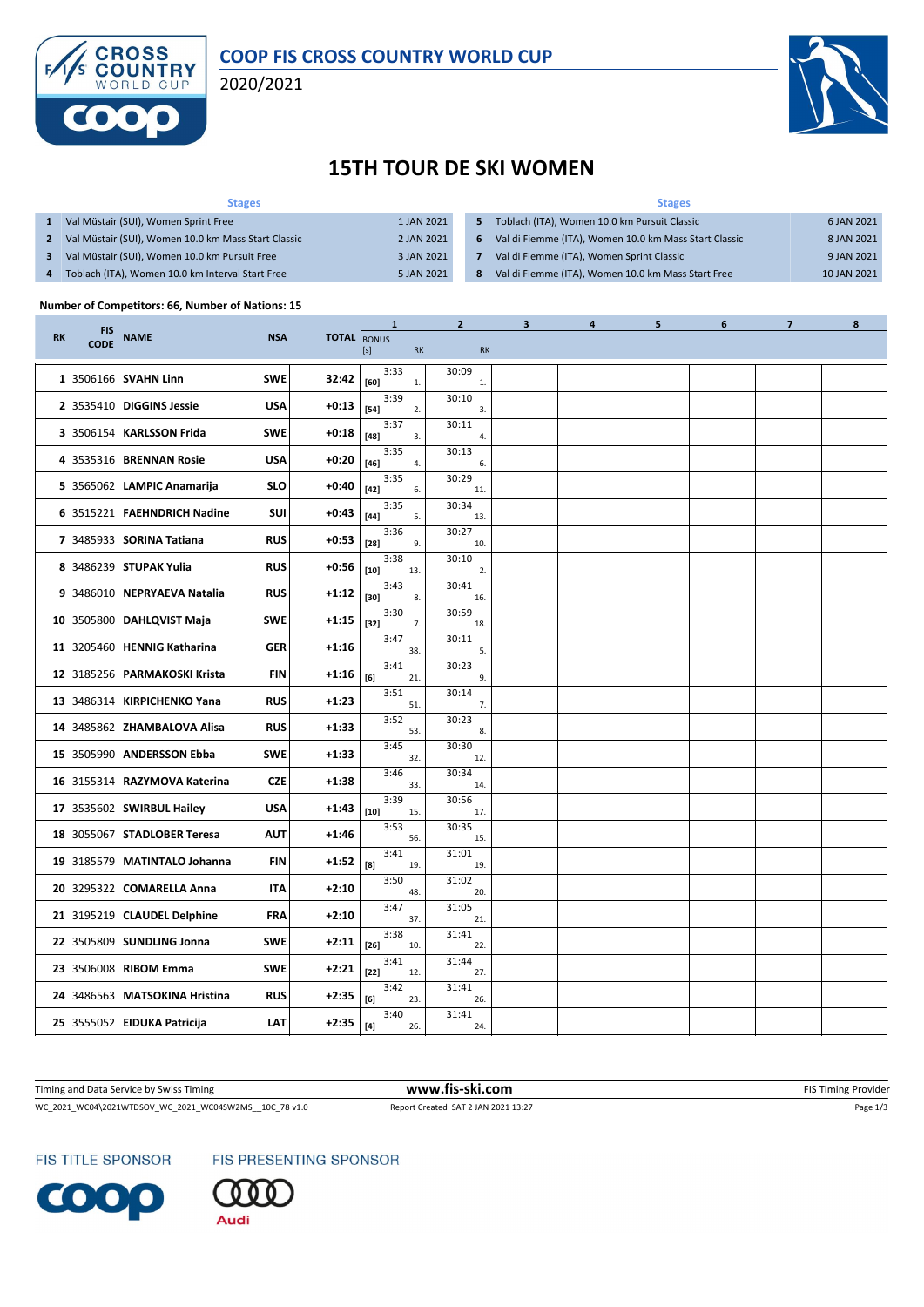

2020/2021



# **15TH TOUR DE SKI WOMEN**

|           |             |                                    |            |                    | $\mathbf{1}$                                                                                                                                                                                                                                                                                                                                                                                                                                                                                                                                                                                                                                                             | $\mathbf{2}$ | 3 <sup>1</sup> | $\overline{\mathbf{a}}$ | 5 | 6 | $\overline{\mathbf{z}}$ | 8 |
|-----------|-------------|------------------------------------|------------|--------------------|--------------------------------------------------------------------------------------------------------------------------------------------------------------------------------------------------------------------------------------------------------------------------------------------------------------------------------------------------------------------------------------------------------------------------------------------------------------------------------------------------------------------------------------------------------------------------------------------------------------------------------------------------------------------------|--------------|----------------|-------------------------|---|---|-------------------------|---|
| <b>RK</b> | FIS<br>CODE | <b>NAME</b>                        | <b>NSA</b> | <b>TOTAL BONUS</b> | $[s] % \begin{center} % \includegraphics[width=\linewidth]{imagesSupplemental_3.png} % \end{center} % \caption { % \textit{DefNet} of the \textit{DefNet} dataset. % Note that the \textit{DefNet} and \textit{DefNet} dataset. % Note that the \textit{DefNet} and \textit{DefNet} dataset. % Note that the \textit{DefNet} and \textit{DefNet} dataset. % Note that the \textit{DefNet} and \textit{DefNet} dataset. % Note that the \textit{DefNet} and \textit{DefNet} dataset. % Note that the \textit{DefNet} and \textit{DefNet} dataset. % Note that the \textit{DefNet} and \textit{DefNet} dataset. % Note that the \textit{DefNet} and \textit{DefNet}$<br>RK | <b>RK</b>    |                |                         |   |   |                         |   |
|           |             | 26 3506079 LUNDGREN Moa            | <b>SWE</b> | $+2:39$            | 3:35<br>$[24]$<br>11.                                                                                                                                                                                                                                                                                                                                                                                                                                                                                                                                                                                                                                                    | 32:10<br>34. |                |                         |   |   |                         |   |
|           | 27 3185551  | JOENSUU Jasmi                      | <b>FIN</b> | $+2:49$            | 3:43<br>$^{[8]}$<br>20.                                                                                                                                                                                                                                                                                                                                                                                                                                                                                                                                                                                                                                                  | 31:56<br>31. |                |                         |   |   |                         |   |
|           | 28 3535601  | <b>OGDEN Katharine</b>             | <b>USA</b> | $+2:49$            | 3:50<br>49.                                                                                                                                                                                                                                                                                                                                                                                                                                                                                                                                                                                                                                                              | 31:41<br>23. |                |                         |   |   |                         |   |
|           |             | 29 3205491 FRAEBEL Antonia         | <b>GER</b> | $+2:50$            | 3:51<br>50.                                                                                                                                                                                                                                                                                                                                                                                                                                                                                                                                                                                                                                                              | 31:41<br>25. |                |                         |   |   |                         |   |
|           | 30 3295370  | <b>FRANCHI Francesca</b>           | IΤΑ        | $+2:55$            | 3:48<br>42.                                                                                                                                                                                                                                                                                                                                                                                                                                                                                                                                                                                                                                                              | 31:49<br>30. |                |                         |   |   |                         |   |
|           | 31 3435197  | <b>MARCISZ Izabela</b>             | <b>POL</b> | $+2:58$            | 3:52<br>54.                                                                                                                                                                                                                                                                                                                                                                                                                                                                                                                                                                                                                                                              | 31:48<br>29. |                |                         |   |   |                         |   |
|           | 32 3485849  | <b>NECHAEVSKAYA Anna</b>           | <b>RUS</b> | $+2:59$            | 3:56<br>60.                                                                                                                                                                                                                                                                                                                                                                                                                                                                                                                                                                                                                                                              | 31:45<br>28. |                |                         |   |   |                         |   |
|           |             | 33 3505998 OLSSON Moa              | <b>SWE</b> | +3:00              | 3:41<br>[8]<br>18.                                                                                                                                                                                                                                                                                                                                                                                                                                                                                                                                                                                                                                                       | 32:09<br>33. |                |                         |   |   |                         |   |
|           |             | 34 3295157 SCARDONI Lucia          | IΤΑ        | $+3:13$            | 3:48<br>43.                                                                                                                                                                                                                                                                                                                                                                                                                                                                                                                                                                                                                                                              | 32:07<br>32. |                |                         |   |   |                         |   |
|           | 35 3205407  | <b>FINK Pia</b>                    | <b>GER</b> | $+3:16$            | 3:47<br>41.                                                                                                                                                                                                                                                                                                                                                                                                                                                                                                                                                                                                                                                              | 32:11<br>35. |                |                         |   |   |                         |   |
|           | 36 3155249  | NOVAKOVA Petra                     | <b>CZE</b> | +3:19              | 3:43<br>$[4]$<br>29.                                                                                                                                                                                                                                                                                                                                                                                                                                                                                                                                                                                                                                                     | 32:22<br>39. |                |                         |   |   |                         |   |
|           | 37 3515087  | van der GRAAFF Laurien             | <b>SUI</b> | +3:24              | 3:44<br>$[4]$<br>30.                                                                                                                                                                                                                                                                                                                                                                                                                                                                                                                                                                                                                                                     | 32:26<br>40. |                |                         |   |   |                         |   |
|           | 38 3205422  | <b>PREUSSGER Julia</b>             | <b>GER</b> | $+3:24$            | 3:52<br>55.                                                                                                                                                                                                                                                                                                                                                                                                                                                                                                                                                                                                                                                              | 32:14<br>37. |                |                         |   |   |                         |   |
|           | 39 3295439  | di CENTA Martina                   | IΤΑ        | $+3:27$            | 3:58<br>61.                                                                                                                                                                                                                                                                                                                                                                                                                                                                                                                                                                                                                                                              | 32:11<br>36. |                |                         |   |   |                         |   |
|           | 40 3535385  | <b>PATTERSON Caitlin</b>           | <b>USA</b> | $+3:31$            | 3:53<br>57.                                                                                                                                                                                                                                                                                                                                                                                                                                                                                                                                                                                                                                                              | 32:20<br>38. |                |                         |   |   |                         |   |
|           | 41 3535562  | <b>KERN Julia</b>                  | <b>USA</b> | +3:35              | 3:43<br>[6]<br>24.                                                                                                                                                                                                                                                                                                                                                                                                                                                                                                                                                                                                                                                       | 32:40<br>41. |                |                         |   |   |                         |   |
|           | 42 3535304  | <b>CALDWELL HAMILTON</b><br>Sophie | <b>USA</b> | +3:39              | 3:40<br>$^{[8]}$<br>16.                                                                                                                                                                                                                                                                                                                                                                                                                                                                                                                                                                                                                                                  | 32:49<br>46. |                |                         |   |   |                         |   |
|           | 43 3205434  | <b>KREHL Sofie</b>                 | <b>GER</b> | +3:39              | 3:40<br>$[4]$<br>27.                                                                                                                                                                                                                                                                                                                                                                                                                                                                                                                                                                                                                                                     | 32:45<br>44. |                |                         |   |   |                         |   |
|           | 44 3055108  | <b>UNTERWEGER Lisa</b>             | <b>AUT</b> | +3:47              | 3:46<br>36.                                                                                                                                                                                                                                                                                                                                                                                                                                                                                                                                                                                                                                                              | 32:43<br>42. |                |                         |   |   |                         |   |
|           | 45 3205305  | <b>GIMMLER Laura</b>               | <b>GER</b> | +3:49              | 3:48<br>45.                                                                                                                                                                                                                                                                                                                                                                                                                                                                                                                                                                                                                                                              | 32:43<br>43. |                |                         |   |   |                         |   |
|           | 46 3185447  | LYLYNPERA Katri                    | FIN        | $+3:51$            | 3:46<br>35.                                                                                                                                                                                                                                                                                                                                                                                                                                                                                                                                                                                                                                                              | 32:47<br>45. |                |                         |   |   |                         |   |
|           |             | 47 3155324 JANATOVA Katerina       | <b>CZE</b> | +4:02              | 3:37<br>[8]<br>17.                                                                                                                                                                                                                                                                                                                                                                                                                                                                                                                                                                                                                                                       | 33:15<br>50. |                |                         |   |   |                         |   |
|           |             | 48 3486820 FALEEVA Anastasiya      | <b>RUS</b> | $+4:15$            | 3:59<br>63.                                                                                                                                                                                                                                                                                                                                                                                                                                                                                                                                                                                                                                                              | 32:58<br>48. |                |                         |   |   |                         |   |
|           |             | 49 3155270 HYNCICOVA Petra         | <b>CZE</b> | $+4:17$            | 3:47<br>40.                                                                                                                                                                                                                                                                                                                                                                                                                                                                                                                                                                                                                                                              | 33:12<br>49. |                |                         |   |   |                         |   |
|           |             | 50 3025001 VILA OBIOLS Carola      | <b>AND</b> | $+4:22$            | 4:09<br>65.                                                                                                                                                                                                                                                                                                                                                                                                                                                                                                                                                                                                                                                              | 32:55<br>47. |                |                         |   |   |                         |   |
|           | 51 3295144  | <b>DEBERTOLIS Ilaria</b>           | <b>ITA</b> | +4:43              | 3:45<br>31.                                                                                                                                                                                                                                                                                                                                                                                                                                                                                                                                                                                                                                                              | 33:40<br>52. |                |                         |   |   |                         |   |
|           | 52 3295000  | <b>BROCARD Elisa</b>               | IΤΑ        | +4:50              | 3:43<br>$[4] \centering% \includegraphics[width=1.0\textwidth]{images/TrDiM1.png} \caption{The 3D (blue) and the 4D (blue) are shown in the left panel. The three different values of the blue and blue. The blue line represents the maximum number of red and blue.} \label{TrDiM2}$<br>28.                                                                                                                                                                                                                                                                                                                                                                            | 33:53<br>55. |                |                         |   |   |                         |   |
|           | 53 3195289  | <b>DOLCI Flora</b>                 | FRA        | $+4:53$            | 3:59<br>62.                                                                                                                                                                                                                                                                                                                                                                                                                                                                                                                                                                                                                                                              | 33:36<br>51. |                |                         |   |   |                         |   |
|           | 54 3195263  | <b>QUINTIN Lena</b>                | FRA        | $+5:00$            | 3:53<br>58.                                                                                                                                                                                                                                                                                                                                                                                                                                                                                                                                                                                                                                                              | 33:49<br>54. |                |                         |   |   |                         |   |
|           |             | 55 3195205 BENTZ Coralie           | FRA        | $+5:02$            | 3:55<br>59.                                                                                                                                                                                                                                                                                                                                                                                                                                                                                                                                                                                                                                                              | 33:49<br>53. |                |                         |   |   |                         |   |

Timing and Data Service by Swiss Timing **WWW.fis-Ski.com WWW.fis-Ski.com FIS Timing Provider** FIS Timing Provider

WC\_2021\_WC04\2021WTDSOV\_WC\_2021\_WC04SW2MS\_\_10C\_78 v1.0 Report Created SAT 2 JAN 2021 13:27 Page 2/3

FIS TITLE SPONSOR